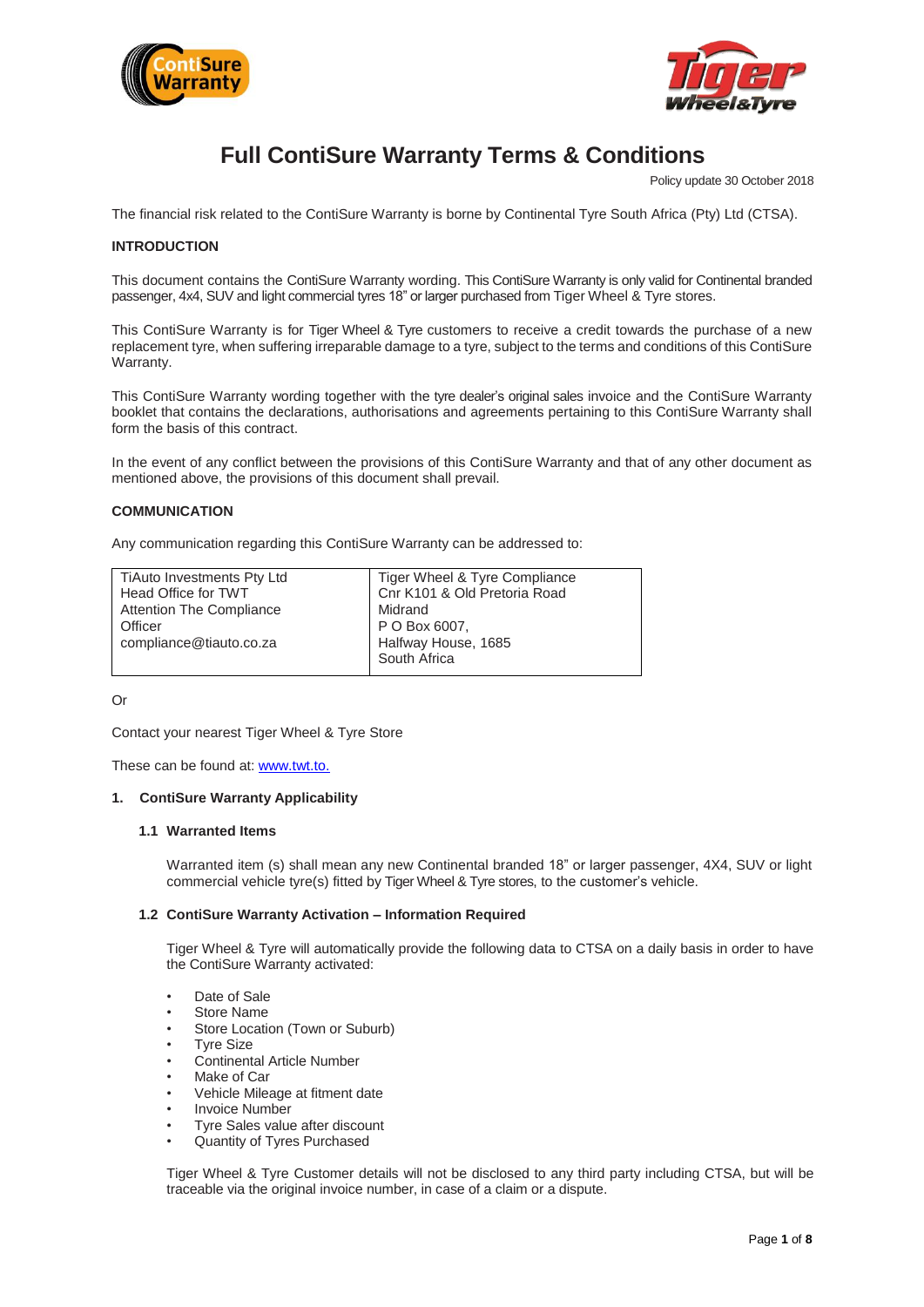



Each Customer will receive a ContiSure Warranty booklet from the Tiger Wheel & Tyre store at which the sale is concluded. The original invoice will be attached to the booklet and the Customer's details & vehicle details page will be completed by the Customer.

The Customer will also acknowledge that the terms and conditions of the Warranty have been explained and that full details of the Warranty are available on the website.

#### **1.3 Warranted Event**

The Customer may claim against this ContiSure Warranty when warranted item(s) are accidentally damaged and become irreparable as a result of a cut, bruise, impact break or puncture occurring on a public road, within the borders of South Africa, Botswana, Lesotho, Namibia or Swaziland. The date of loss shall be the date on which the accidental damage occurs, and must fall within the Period of Warranty.

#### **1.4 Benefit**

Tiger Wheel & Tyre shall credit the Customer for the unused tread value (as explained below) on behalf of CTSA.

## **1.5 Value Determination**

The value Warranted per warranted item is calculated as follows when claiming:

#### **Within 30 (thirty) days or 2,000km (two thousand kilometres):**

Should the Warranted event occur within 30 (thirty) days from inception of this ContiSure Warranty or within the first 2,000km (two thousand kilometres) of driving on the warranted item(s) after fitment date as specified on the original sales invoice, whichever comes first, the Customer will receive a 100% credit towards the purchase of the same or similar new tyre from a Tiger Wheel & Tyre, regardless of the remaining tread on the warranted item(s).

## **After 30 (thirty) days or 2,000km (two thousand kilometres):**

For Warranted events occurring after 30 (thirty) days from inception of this ContiSure Warranty or after the first 2,000km (two thousand kilometres) of driving on the warranted item(s), whichever comes first, the value Warranted shall be calculated by firstly measuring the remaining tread of the damaged warranted item(s), and deducting from that the 1.6mm minimum Continental's recommended tread depth, up to the value of R2500(Two Thousand Five Hundred Rand). Such figure represents the remaining tread. The remaining tread of the Warranted item will be expressed as a percentage of the original tread depth and thereafter multiplied by the original purchase price (after discounts) of the warranted item as recorded on the original sales invoice. The monetary value as determined using the above formula in the currency of country claim shall constitute the credit value which the Customer will be entitled to use towards the purchase of a new replacement Continental branded tyre.

#### **Example: Calculation of the Credit Amount: in ZAR**

Should you buy a tyre for R1000 with an original tread depth of 8.0mm, and the remaining tread on the tyre is 6mm, the Credit Amount will be R625

= (6.0mm remaining tread – 1.6mm Continental tread depth) / 8.0mm original tread x R1000 purchase price

- = 4.4mm/8.0mm x R1000
- = 55% x R1000
- $=$  R550

Fitment, balancing and wheel alignment is strongly recommended especially following an event during which a tyre has sustained damage. The cost of the fitting, balancing and any wheel alignment costs are for the Customer's account.

## **1.6 Limitation of Benefits**

- **1.6.1** The credit amount will not be paid in cash, but paid towards the purchase of a new replacement Continental branded tyre/s from a Tiger Wheel & Tyre store. The Customer will be liable for the difference between the credit amount and replacement cost of the new tyre(s) plus any charges for fitment, balancing and alignment.
- **1.6.2** Only one claim per warranted item can be made.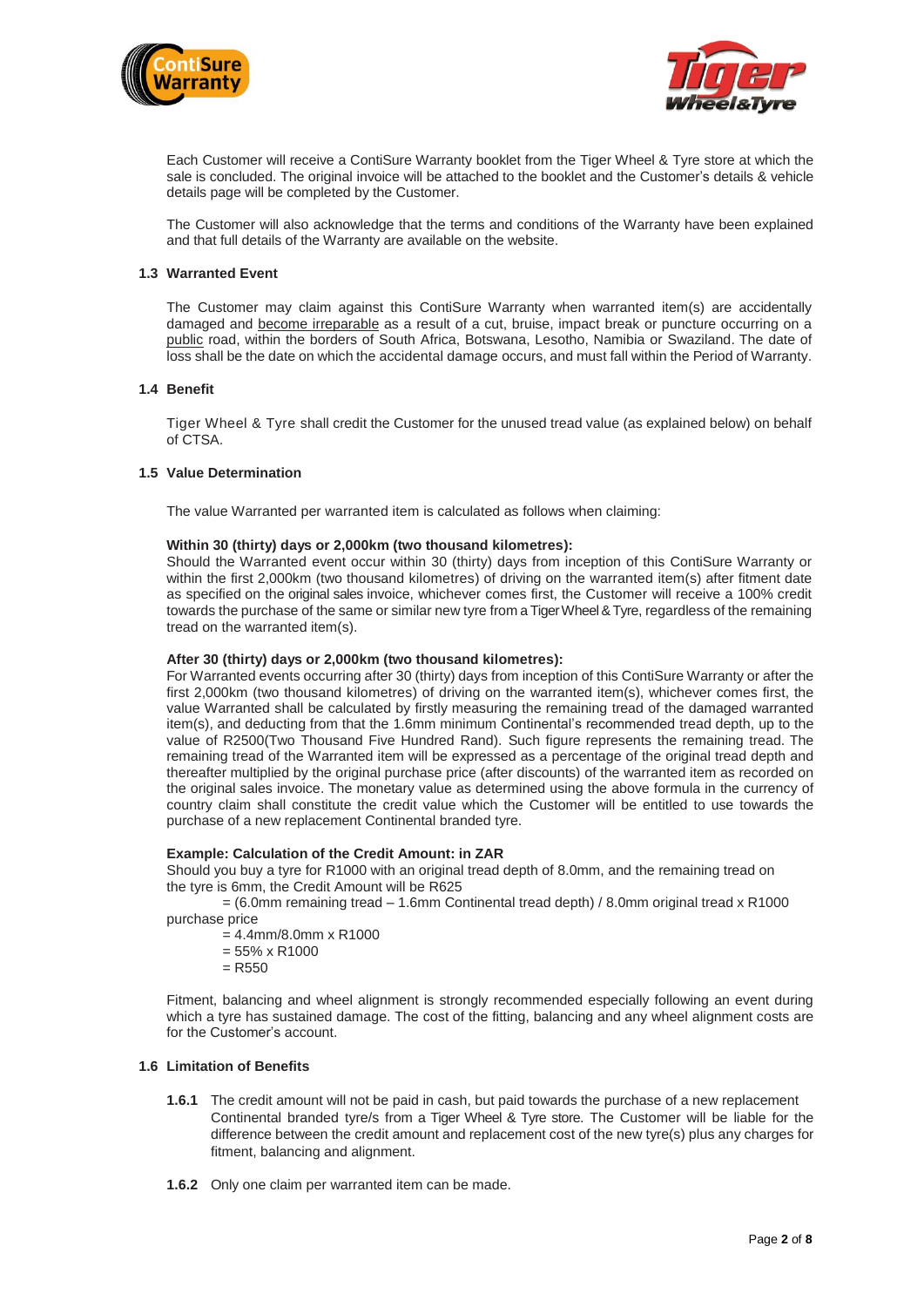



## **1.7 Tread Depth Limit**

The Tread Depth limit is Continental's 1.6 mm minimum tread depth standard, which is acknowledged in various forms of communication by Continental (Internet, technical data books, customer service publications, etc.). This standard has been adopted as a regulation by many of the world's national transportation authorities as it is the most widely accepted minimum tread depth standard at which tyres should be removed from service.

#### **1.8 Excess**

In respect of each and every event that gives rise to a claim, 1.6mm (one point six millimetre) of the tread will be deducted from the remaining tread and will act as excess. The excess will not apply for a new tyre in the first 30 (thirty) days or 2,000km (two thousand kilometres) whichever comes first. The charges for fitment, balancing and alignment of replacement item(s) remain the Customer's responsibility.

#### **1.9 Period of Warranty**

This ContiSure Warranty will be valid for 1 (one) year from date of purchase of the warranted item(s) as indicated on the original sales invoice.

The ContiSure Warranty will terminate on the earlier of:

- the tread of the warranted item(s) being worn to the Tread Limit of 1.60mm as measured at the time of a claim;
- Or
- the expiration of 1 (one) year from date of purchase of the warranted item(s);
- Or
- the sale of the warranted item(s) or vehicle to which the tyre was fitted;
- Or
- the removal of the warranted item(s) from vehicle to which the items were originally fitted; Or
- a claim has been paid.

#### **1.10 Customer Obligation to maintain the ContiSure Warranty**

In order to maintain the ContiSure Warranty, the customer has an obligation to visit a Tiger Wheel & Tyre store at every 10 000km interval after the date of fitment, or at least once per annum in order that the tyre dealer can perform a tyre service and tread depth check. The dealer will record each visit by placing a date and store stamp on the service history page in the ContiSure Warranty booklet.

#### **2. Exclusions and Limitations of the ContiSure Warranty**

CTSA's liability in terms of this ContiSure Warranty shall not under any circumstances:

- **2.1** Extend to taxis, buses, caravans, trailers, commercial & car hire vehicles;
- **2.2** Extend beyond the period of 1 year after the original purchase date;
- **2.3** Exceed the number of tyres fitted as detailed on the original sales invoice;
- **2.4** Extend to tyres having less tread than the Continental Recommended Tread Limit of 1.60mm
- **2.5** Extend to Customers that have not had their 10 000km / once per annum tyre service done as specified.

#### **3. Specific Exclusions on the ContiSure Warranty**

CTSA shall not be liable for:

- **3.1** Loss of or damage to the motor vehicle on which the warranted item was fitted;
- **3.2** Loss or damage to the rims or alloy wheels of the motor vehicle on which the warranted item was
- fitted;
- **3.3** Damage to the motor vehicle;
- **3.4** Liability as a result of injury or death from a warranted event;
- **3.5** Any tyre deemed safely repairable in the opinion of Tiger Wheel & Tyre;
- **3.6** Any claim where the warranted item becomes unusable and irreparable as a result of;
	- a. Vandalism;
	- b. Abuse;
	- c. Mechanical irregularities of the vehicle;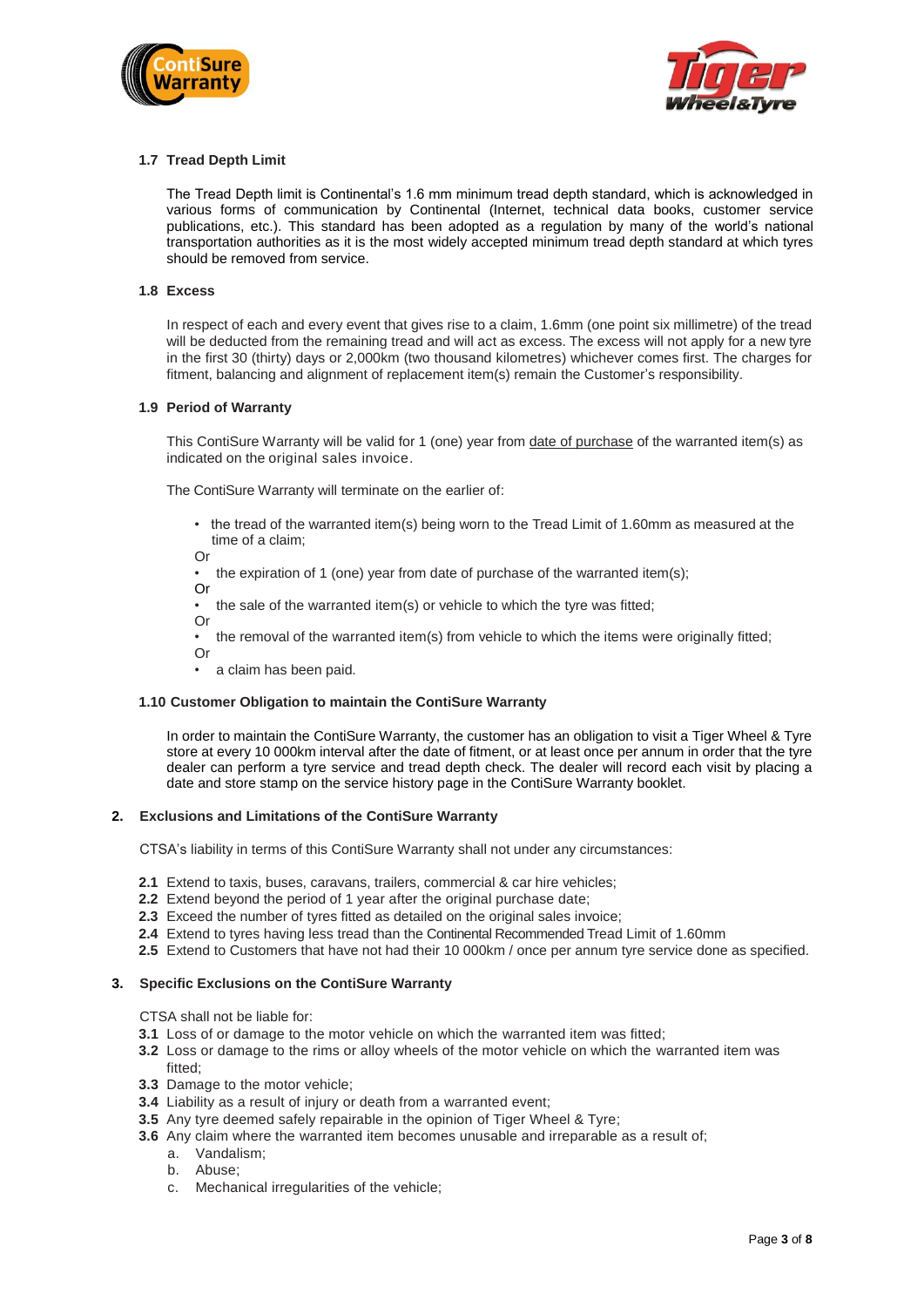



- **3.7** Damage to the warranted item arising from gross negligence. **Not having the 10 000km / once per annum tyre service done as specified, is defined as gross negligence on behalf of the customer.**
- **3.8** Loss or theft of the warranted item(s).

## **4. General Exclusions**

- **4.1** ContiSure Warranty does not cover loss or damage directly or indirectly caused by, related to or in consequence of:
	- A.
		- i. Civil commotion, labour disturbances, riot, strike, lock-out, public disorder or any act or activity which is calculated or directed to bring about any of the above;
		- ii. War, invasion, act of foreign enemy, hostilities or warlike operations (whether war be declared or not) or civil war;
		- iii.
- a. Mutiny, military uprising, military or usurped power, martial law or state of siege or any other; event of cause which determines the proclamation or maintenance of martial law or state of siege;
- b. Insurrection, rebellion or revolution;
- iv. Any act (whether on behalf of any organisation, body or person or group of persons) calculated or directed to overthrow or influence any State or Government or any provincial, local or tribal authority with force or by means of fear, terrorism or violence:
- v. Any act which is calculated or directed to bring about loss or damage in order to further any political aim, objective or cause or to bring about any social or economic change or in protest against any State or Government or any provincial, local or tribal authority or for the purpose of inspiring fear in the public or any section thereof;
- vi. Any attempt to perform any act referred to in clause (iv) or (v) above;
- vii. The act of any lawfully established authority in controlling, preventing, suppressing or in any other way dealing with any occurrences referred to in clauses (i), (ii), (iii), (iv), (v) or (vi) above.

If Tiger Wheel & Tyre or CTSA allege that by reason of clauses (i), (ii), (iii), (iv), (v), (vi) or (vii) of this General Exclusion loss or damage is not covered by this ContiSure Warranty, the burden of proving the contrary shall rest on the Customer.

- B. Any occurrence for which a fund has been established in terms of the War Damage Insurance and Compensation Act, 1976 (No. 85 of 1976) of the Republic of South Africa or any similar Act operative in any of the territories to which this warranty applies.
- **4.2** Notwithstanding any provision of this ContiSure Warranty including any exclusion, exception or extension or other provision not included herein which would otherwise override a General Exclusion, this cover does not cover loss or damage to the warranted item(s) or expense of whatsoever nature directly or indirectly caused by, arising out of or in connection with any act of terrorism regardless of any cause or event contributing concurrently or in any sequence to the loss, damage or expense.

For the purpose of this General Exclusion 4.2 an act of terrorism includes, without limitation, the use of violence or force or the threat thereof whether as an act harmful to human life or not, by any person or group of persons, whether acting alone or on behalf of or in connection with any organisation(s) or Government or any other person or body of persons, committed for political, religious, personal or ideological reasons or purposes including any act committed with the intention to influence any Government or for the purpose of inspiring fear in the public or any section thereof. If we allege that, by reason of this General Exclusion, loss or damage is not covered by this, the burden of proving the contrary shall rest on the Customer.

- **4.3** This ContiSure Warranty does not cover any legal liability, loss, damage, cost or expense whatsoever or any consequential loss directly or indirectly caused by or contributed to by or arising from
	- a. Ionizing, radiations or contamination by radio-activity from any nuclear fuel or from any nuclear waste from the combustion or use of nuclear fuel;
	- b. Nuclear material, nuclear fission or fusion, nuclear radiation;
	- c. Nuclear explosives or any nuclear weapon;
	- d. Nuclear waste in whatever form; regardless of any other cause or event contributing concurrently or in any other sequence to the loss. For the purpose of this General Exclusion only, combustion shall include any self-sustaining process of nuclear fission.
- **4.4** This ContiSure Warranty does not cover loss, damage, cost or expense directly or indirectly arising from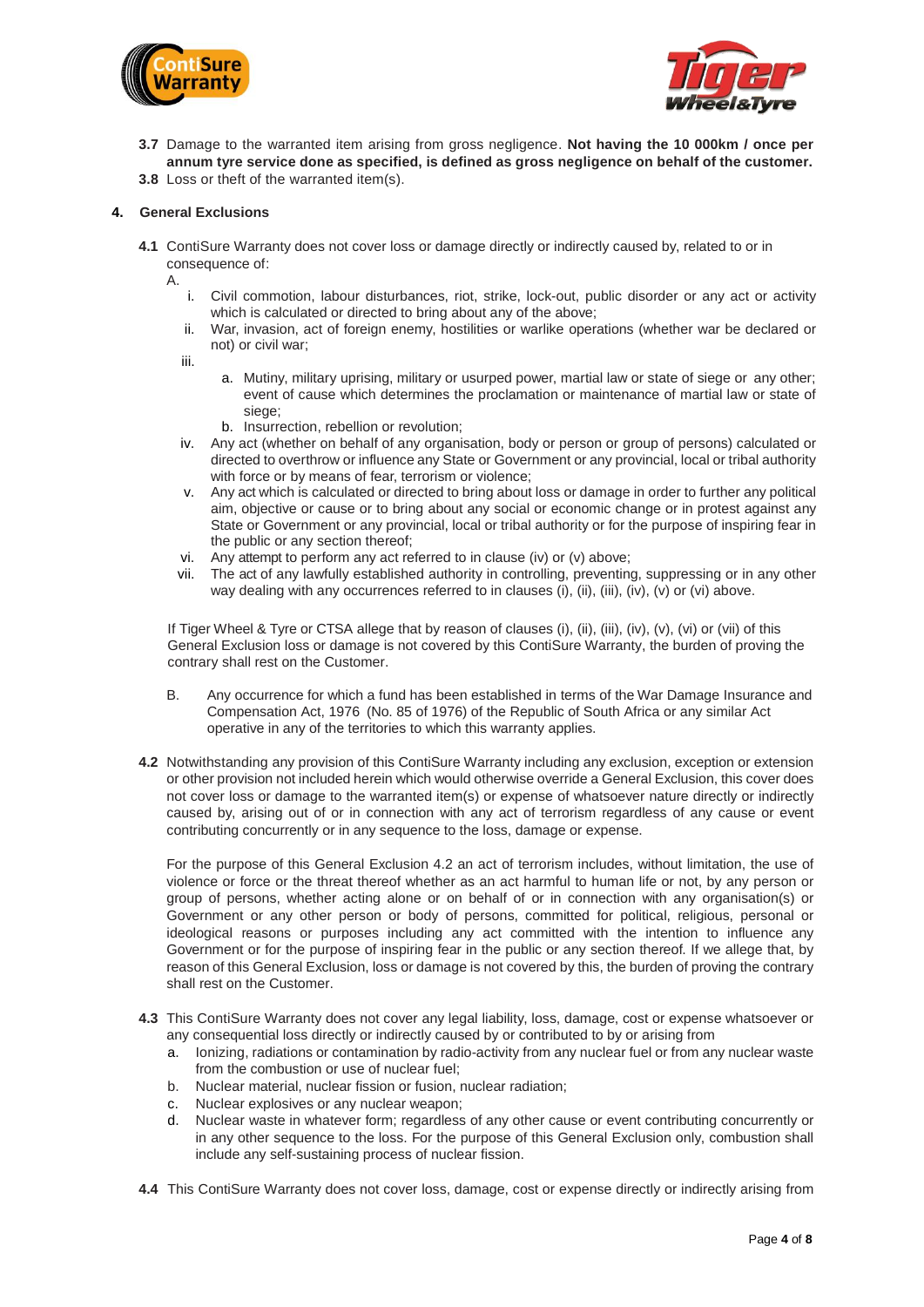



permanent or temporary dispossession resulting from detention, confiscation, forfeiture, impounding or requisition legally carried out by customs, police services, crime prevention units or other officials or authorities. If CTSA says that a claim is not covered because of the General Exclusion **under clause 4** above, then the Customer must prove the contrary.

#### **5. General Conditions**

## **5.1 Territorial Limits**

This ContiSure Warranty is limited to warranted events on public roads in the Republic of South Africa, Botswana, Lesotho, Namibia or Swaziland. If the warranted item(s) is damaged anywhere outside the Republic of South Africa, Botswana, Lesotho, Namibia and Swaziland or not on a public road, no benefit whatsoever will be received under this ContiSure Warranty.

## **5.2 Transfer of Ownership**

The ContiSure Warranty for the warranted item(s) cannot be assigned to any other person and shall lapse in the event that the warranted item(s) be removed and / or transferred to a vehicle other than the specified vehicle to which the tyre(s) was originally fitted, as recorded on the original sales invoice.

## **5.3 Amendments to the Warranty**

CTSA may amend this ContiSure Warranty by way of endorsement, provided that any amendment will not affect the extent of benefits already provided in terms of this warranty as at date of tyre(s) purchased. Amendments that affect the benefits provided by this ContiSure Warranty shall be done at the discretion of CTSA and this will be communicated only to Tiger Wheel & Tyre, who will then update warranty details on their website.

## **5.4 Cancellation**

This ContiSure Warranty may be cancelled by CTSA at its sole discretion. Such cancellation will be communicated only to Tiger Wheel & Tyre.

#### **5.5 Misrepresentation, Non-Disclosure or Incorrect Description**

Misrepresentation, non-disclosure or incorrect description of any material fact or circumstances connected with this ContiSure Warranty, may result that a claim in terms of this ContiSure Warranty be rejected.

#### **5.6 Fraud**

If any claim or part thereof under this ContiSure Warranty is in any way fraudulent, or if any fraudulent means or devices are used by the Customer or anyone acting on the Customer's behalf to obtain any benefit under this ContiSure Warranty, all benefits afforded in terms of this ContiSure Warranty shall be forfeited. Furthermore, this ContiSure Warranty may, at CTSA's discretion, be voided or cancelled as from the date of the fraudulent conduct.

## **5.7 Dispute Resolution, Rejection of a Claim and Time Bar**

If Tiger Wheel & Tyre rejects a claim in terms of this ContiSure Warranty or if the Customer disputes the warranted credit amount, representation may be made to TiAuto Investments Compliance Officer within 90 (ninety) days of the Customer's receipt of the rejection. Representation must be submitted in writing to:

| TiAuto Investments Compliance Officer | TiAuto Investments Pty Ltd<br><b>Compliance Department</b><br>P.O Box 6007, Halfway House 1685<br>compliance@tiauto.co.za |
|---------------------------------------|---------------------------------------------------------------------------------------------------------------------------|
|                                       |                                                                                                                           |

#### **5.8 Condition Precedent**

Compliance by the Customer or anyone acting on behalf of the Customer with all the terms, conditions of this ContiSure Warranty is a condition precedent to CTSA's liability in terms of this.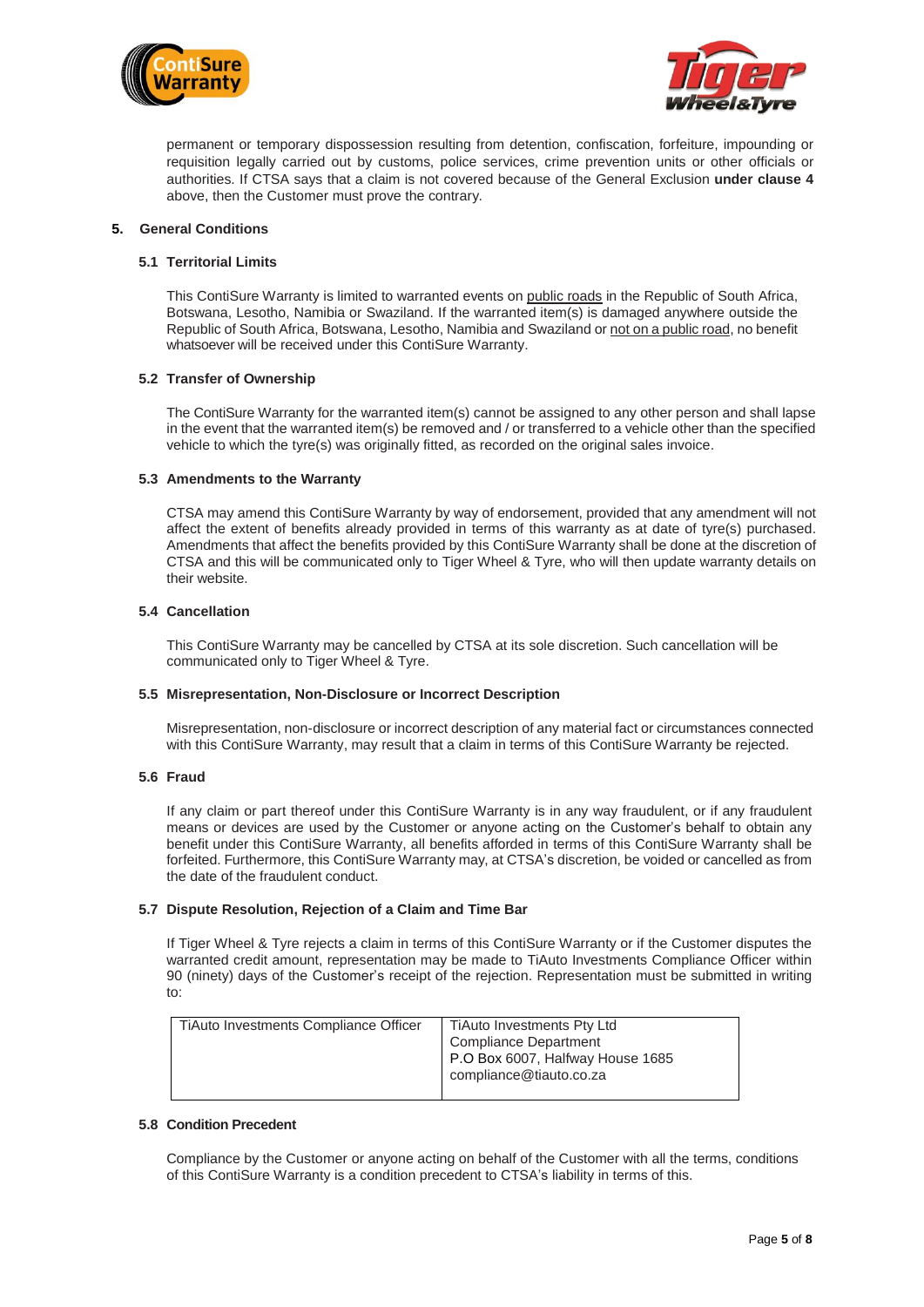



#### **5.9 Currency and Law**

The calculation of the Credit Amount as calculated under clause 1.4, shall be in South African Rand, Namibian Dollar, and Botswana Pula as the case may be and any questions of law shall be decided according to South African Law.

## **5.10 Claims Procedure and Notification Period**

- **5.10.1** When a warranted event occurs, which may result in a claim in terms of this ContiSure Warranty, the Customer is required to proceed to the nearest Tiger Wheel & Tyre Store within 30 (thirty) days of the event and present his/her ID, together with the specified vehicle, warranted item(s), ContiSure Warranty booklet, original sales invoice and proof that tyre service intervals as defined in clause 1.10 were adhered to.
- **5.10.2** Once the Tyre Dealer Claims Official has assessed the warranted item(s) and the claim has been approved, the benefit(s) provided by this ContiSure Warranty shall be credited towards a new replacement Continental branded tyre.
- **5.10.3** In the event of a valid claim being approved, the Customer will not be entitled to buy / retain the warranted item(s). Ownership in and to the warranted item(s) shall pass to CTSA against receipt of the ContiSure Warranty benefit.
- **5.10.4** The settlement amount shall be determined by Tiger Wheel & Tyre on behalf of CTSA. Should the Customer dispute any determination made by Tiger Wheel & Tyre, such dispute shall be referred to CTSA in the first instance, as more clearly explained under Dispute Resolution above.

## **5.11 CTSA (CTSA) Rights**

Despite what is said elsewhere in the provisions of this warranty, CTSA will not be liable for the benefit(s) of this ContiSure Warranty unless the ContiSure Warranty activation process described in clause 1.1 was properly followed. The Customer must present the ContiSure Warranty booklet and original sales invoice in order to prove that the ContiSure Warranty was properly activated at the time of the original purchase. The Customer must also prove that the tyre service intervals of every 10 000km or at least once per annum, has been adhered to and recorded by the Tiger Wheel & Tyre store in the ContiSure Warranty booklet.

## **FAQ's:**

- **1. Does this Warranty cover Continental branded passenger and light commercial 18" or larger tyres of any value?** Yes.
- **2. Can I get cash back for my claim instead of an amount towards my new tyres?** No.
- **3. When does my ContiSure Warranty commence?** You will be covered as soon as your new Continental branded tyre purchase has been concluded.
- **4. I am worried about the current state of the roads - if I hit a pothole am I covered?** Yes. In the event that this incident took place on a Public Road in the covered territories described in the warranty.
- **5. How is this cover different to the manufacturer's tyre Warranty?** The manufacturer's warranty only covers manufacturing defects, not damage due to road hazards.
- **6. Am I able to claim on this Warranty if (a) I have a road accident/collision and my tyre is damaged or (b) my tyres are stolen?** No, this situation is excluded under this Warranty, as this should be covered under your motor vehicle insurance.
- **7. Where can I make a claim?**

At any Tiger Wheel & Tyre store in South Africa, Botswana, Lesotho, Namibia and Swaziland. Tiger Wheel & Tyre stores details can be found at [www.twt.to](http://www.twt.to/)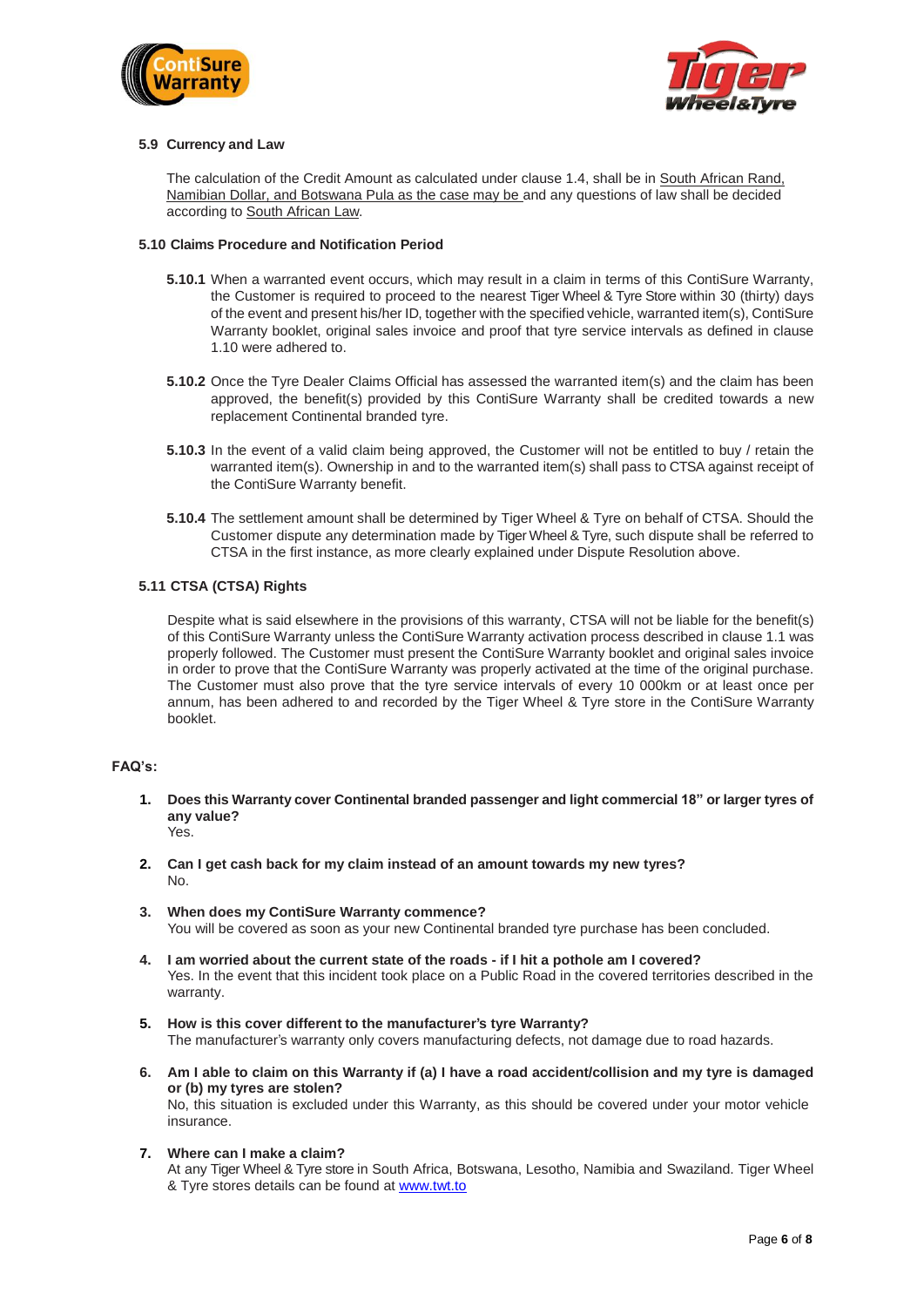



## **8. How do I make a claim?**

You bring your damaged tyre, the vehicle the tyre was fitted to and proof of identification and your ContiSure Warranty booklet, into the nearest Tiger Wheel & Tyre Store. The dealer claims official will verify your claim based on the presentation of your ContiSure Warranty booklet, original sales invoice and tyre service record. Once it is verified, your tyre will be assessed.

#### **9. How long is my claim likely to take?**

Once the tyre has been assessed and the credit due to you has been calculated by the dealer, you can immediately purchase your replacement tyre. This should take no longer than 30 minutes. The fitting and labour time required should take the standard amount of time.

#### **10. How can I make an enquiry about my Warranty?**

You can enter your invoice number into the [www.twt.to](http://www.twt.to/) claims portal. You will then receive a registration confirmation status on your ContiSure Warranty.

## **11. Are my current tyres also covered if I replace only 2 tyres?**

No, only the Continental branded tyre(s) purchased from a Tiger Wheel & Tyre as the case may be and recorded in your ContiSure Warranty booklet and original sales invoice, are warranted.

## **12. Can I claim for 1 tyre, twice?**

No, once a claim has been granted that particular claim is now void. The tyre claimed for must be kept by the dealer for a monthly audit by CTSA staff. Thereafter, the tyre must be made un-serviceable and disposed of via the legislated scrap collection processor in the absence of legislation, by Tiger Wheel & Tyre in an approved manner.

## **13. Can I claim in Botswana, Lesotho, Namibia and Swaziland as well?** Yes.

## **14. Do I get a ContiSure Warranty that I can keep on me?**

No, you will receive a ContiSure Warranty booklet to keep in your vehicle. This booklet is very important and you must ensure that you keep it in your vehicle at all times. The compulsory 10 000km / once per annum tyre inspection services will be recorded in this booklet by the dealer. It is **your responsibility** to ensure that you get the Service History Page stamped by the Tiger Wheel & Tyre store at every visit.

- **15. Does this ContiSure Warranty cover my alloy / steel wheels?** No.
- **16. Does this come with roadside assistance?** No.

#### **17. Does ContiSure warrant all brands of tyres?**

No, only Continental branded tyres bought from a Tiger Wheel & Tyre Store are warranted.

#### **18. Does ContiSure warrant punctures and/or damage done by a nail as well?**

Not for the cost of repairs, but if the puncture is deemed irreparable in the sole discretion of Tiger Wheel & Tyre, then the tyre would be warranted.

# **19. Are Continental branded tyres with the SSR (Self Supporting Run Flat) feature warranted?**

Yes, the Continental SSR tyres were specifically designed to allow you to be able to drive on with a puncture. These tyres are often damaged in the run flat process and CTSA does not advise repairing them, therefore, they are covered.

**20. I bought tyres from a Tiger Wheel & Tyre and no one mentioned ContiSure. Am I covered after I leave the store?**

Yes. You will automatically be registered after you purchase your tyres, and the warranty conditions can be downloaded fro[m www.twt.to](http://www.twt.to/) website or the ContiSure Warranty wording can be emailed to your email address. You need to keep it and your original sales invoice in your car and adhere to all the requirements. If necessary, the ContiSure Warranty booklet can be collected from your nearest Tiger Wheel & Tyre store.

**21. I bought more than one tyre on my original invoice and I have only made one claim. Does my ContiSure Warranty cover on the other tyres lapse?**

No, the cover only lapses on the tyre you have claimed, however, the replacement Continental branded tyre will also now be warranted under a new ContiSure Warranty. The original sales invoice for the replacement tyre must be attached to the ContiSure Warranty booklet.